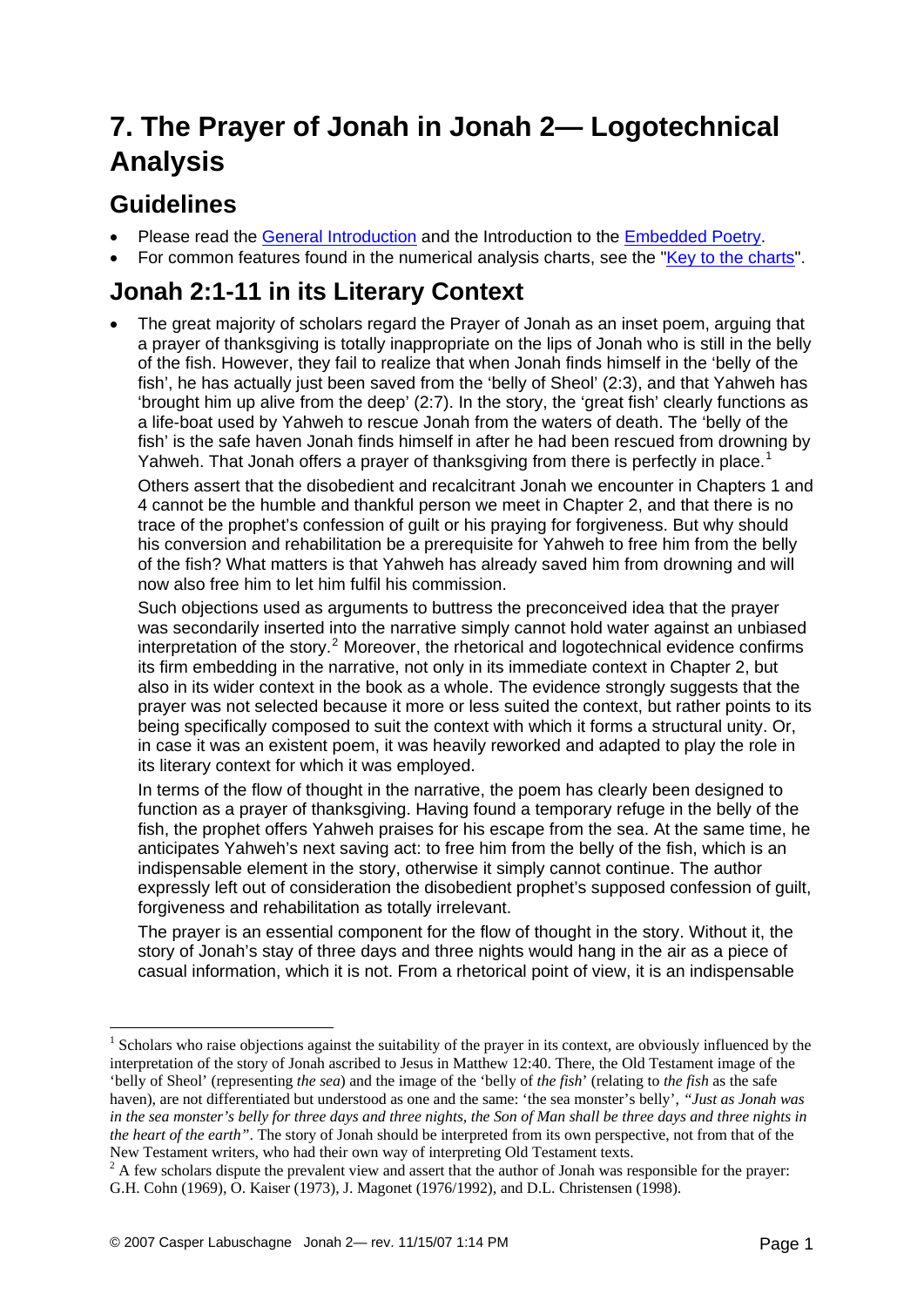element to fill in this significant period, showing that the embedded prayer and its immediate context in Chapter 2 constitute a compositional literary unity.

• The unity of Chapter 2 is additionally demonstrated by the **7** occurrences of the name YHWH, with **3** instances in the immediate surrounding narrative and **4** in the prayer.

As for the wider context, I shall show below that the **19** occurrences of the name YHWH in the surrounding narrative (Chapters 1 and 3-4) physically encompass Jonah in the fish. The total number of **26** occurrences in the book as a whole symbolically signifies Yahweh's presence surrounding Jonah outside and in the belly of the fish, and at the same time attests to the structural unity of the book.

We may therefore conclude that the book of Jonah as a whole, as it came from the hand of the author, is a coherent literarary unity and that there is no question of the prayer being a secondary insertion.

### **Special Features of Jonah's Prayer in its Context**

• In comparison with other embedded hymns, such as the Song at the Reed Sea, the Song of Moses, and the Song of Hannah, which are specimens of high grade numerical compositions, the Prayer of Jonah may, logotechnically speaking, appear rather mediocre at first sight. However, it exhibits some significant numerical features showing that it is a jewel of numerical composition in its own way.

Its **14** (2 x **7**) verselines is in accordance with the use of the number of fullness to be found in the **7** occurrences of the name YHWH in Chapter 2. Moreover, the **14** verselines correspond to the **14** cola on either side of the arithmetic centre; see Observation 1. What may also be regarded as significant is the striking occurrence of **11**, the number of fulfilment, and its multiples in vs. 1-2 (**22** words), Jonah's words in v. 3 without the introductory formula (**11** words), v. 4 (**11** words), v. 5. (**11** words), and vs. 6-8 (**33** words).

#### **Strophic Structure of the Praver** - Canto Boundary: ||

The 112 words of the entire text in Chapter 2 divide into two precisely equal parts:

| $vs. 1-5$ | 56 words |
|-----------|----------|
|           | - -      |

vs. 6-11 56 words.

The poem divides into 2 cantos, 4 strophes, **14** verselines, 29 cola (3, 4-5 || 6-8, 9-10):

- Strophe 1 Jonah looks back on his near death situation in the sea
- Strophe 2 He describes his feelings when he was thrown into the sea.

Strophe 3 He describes the plight from which Yahweh had rescued him

Strophe 4 When his senses failed, he had prayed to God, who saved him.

Strophe 4, the conclusion, is in two stages, showing that v. 10d stands apart. The sudden switch from the  $2<sup>nd</sup>$  person in v. 10c to  $3<sup>rd</sup>$  person in 10d (Column d), is a sure indication that we have to do with a coda:

 vs. 9-10c Contrary to the idolators, Jonah offers praises and fulfilment of his vows v. 10d **Coda** Deliverance belongs to Yahweh!

For the coda as a device for conclusion, see the [General Introduction](http://www.labuschagne.nl/aspects.pdf), p. 12.

A Numerical chiasmus links Canto I and II closely together to reinforce their unity:

| Canto I  | $v. 3-5$   | $34 = 18 + 16$           |
|----------|------------|--------------------------|
| Canto II | $v.6 - 10$ | $\frac{48}{5}$ = 30 + 18 |
|          |            | $82 = 48 + 34$           |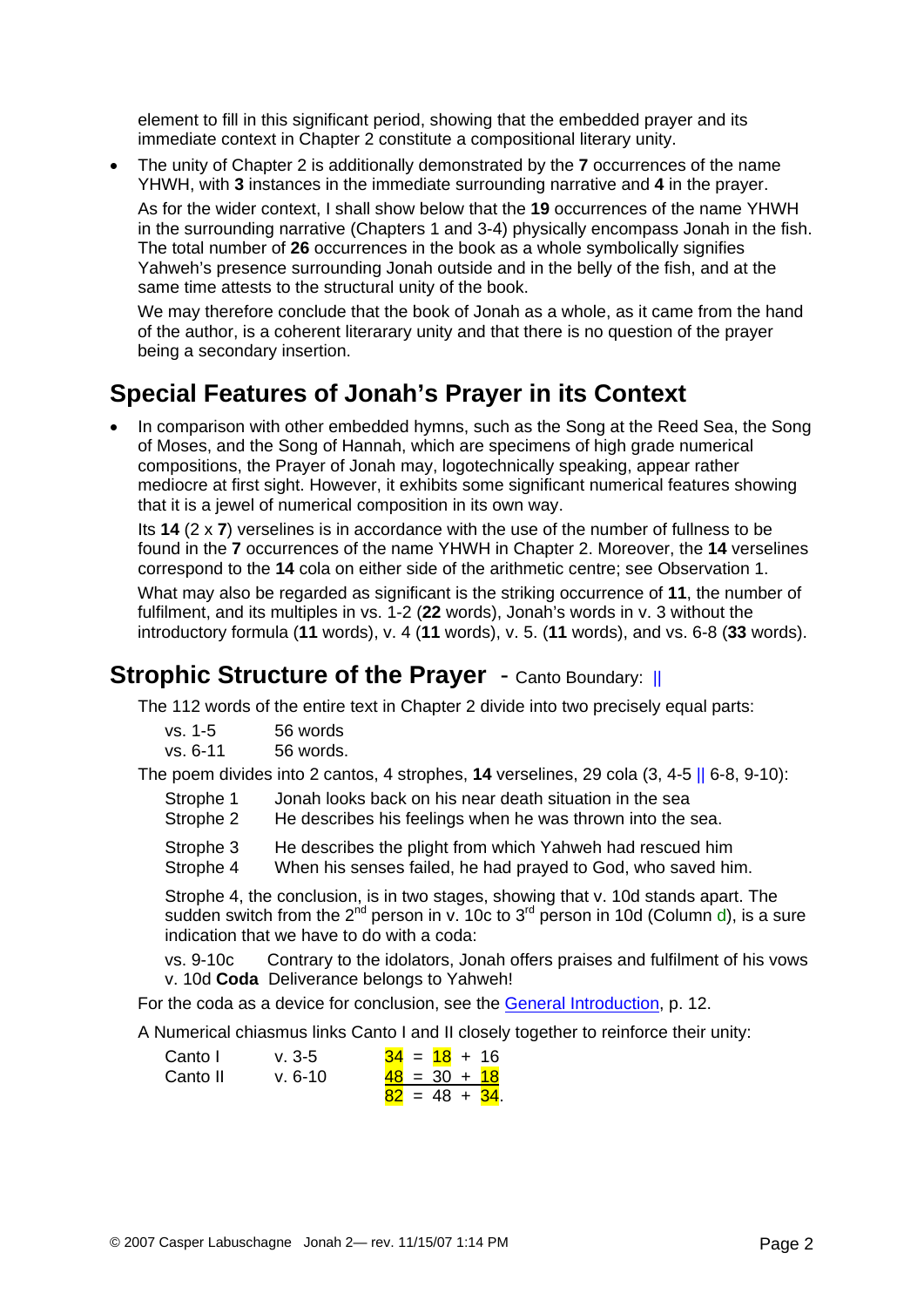### **Logotechnical analysis**

- Columns **a** and **b** show the number of words before and after the atnach.
- Column c: words addressed to God: d: words spoken about God.

|                |                                                                                                 |                | <b>Total</b>    | a                                   | b                      | C                       | d                            |
|----------------|-------------------------------------------------------------------------------------------------|----------------|-----------------|-------------------------------------|------------------------|-------------------------|------------------------------|
| 1              | וַיְמַן וְהוָה  דְּג נִּדֹוֹל לִבְלֹֻעַ אֶת־יוֹנַה^                                             |                | 7               | $\overline{7}$                      |                        | $\overline{7}$          |                              |
|                | $\Gamma = 7(4 + 3)$<br>וַיִּהְיָ יוֹנָה בִּמְעֵי הַדָּג                                         |                | 4               |                                     | 4                      | $\overline{4}$          |                              |
|                | שלשָה יָמִים וּשִׁלשָה לֵילִוֹת:                                                                |                | 4               |                                     | 4                      | 4                       |                              |
| $\overline{2}$ | וַיִּתִפְלֵל יוֹנֵה אֱל־יָהוַה אֱלֹהֵיו^                                                        |                | 5               | 5                                   |                        | 5                       |                              |
|                | הַדְּנֵה = 17 (5+4+3+5 = 17)<br>מִמְעֵי הַדָּנֶה:                                               |                | $\overline{2}$  |                                     | 2                      | $\overline{2}$          |                              |
|                | Introduction, v. 1-2                                                                            |                | 22              | 12<br>Ξ                             | 10<br>$+$              | 22<br>$=$               |                              |
| 3              | וַיֹּאמֶר קָרָאתִי מִצְרֶה לִיָ                                                                 | $\mathbf{1}$   | 4               | 4                                   |                        |                         | 4                            |
|                | אֵל־יִהוֶה  וַיִּעֲנִי^                                                                         |                | 3               | 3                                   |                        |                         | 3                            |
|                | מִבֶטֶן שְׁאָוֹל שָׁוַעְתִּי                                                                    | $\overline{2}$ | 3               |                                     | 3                      | 3                       |                              |
|                | שְׁמַעְתָּ קוֹלְי:                                                                              |                | $\overline{2}$  |                                     |                        | 2                       |                              |
|                | Total, v. 3<br>Strophe 1                                                                        |                | 12              | $\overline{7}$<br>$\qquad \qquad =$ | $5\overline{)}$<br>$+$ | <u>5</u><br>$\equiv$    | $\mathcal{I}$                |
|                | y. 3 יאבֶזר Total excluding                                                                     |                | 11              | $=$<br>6                            | $\ddotmark$<br>5       | $\overline{4}$<br>$=$   | $\ddot{+}$<br>$\overline{7}$ |
| 4              | וַתַּשְׁלִיכִנִי מְצוּלָה בִּלְבָב יַמִּים                                                      | 3              | 4               | 4                                   |                        | 4                       |                              |
|                | וִנְהֶר יְסִבְבֶנִי^                                                                            |                | $\overline{2}$  | $\overline{2}$                      |                        | $\overline{2}$          |                              |
|                | כָּל־מִשְׁבָרֶיךָ וְנַלֶּיךָ                                                                    | $\overline{4}$ | 3               |                                     | 3                      | 3                       |                              |
|                | עָלַיִ עָבְרוּ:                                                                                 |                | $\overline{2}$  |                                     | 2                      | $\overline{2}$          |                              |
|                | v.4                                                                                             |                | 11              | 6                                   | 5<br>$\ddot{}$         | 11                      | $\mathbf 0$<br>$\ddot{}$     |
| 5              | וַאֲנְי אָמַרִתִּי                                                                              | 5              | $\overline{2}$  | $\mathbf{2}$                        |                        | $\overline{2}$          |                              |
|                | נִגְרַשְׁתִּי מִגְּגֶד עֵינֶיךְ~                                                                |                | 3               | 3                                   |                        | 3                       |                              |
|                | אֲךְ אוֹסְיִף לְהַבִּיט                                                                         | 6              | 3               |                                     | 3                      | 3                       |                              |
|                | אָל־הִיכָל קָדְשֶׁךָ:                                                                           |                | $\overline{3}$  |                                     | 3                      | 3                       |                              |
|                | v.5                                                                                             |                | 11              | 5<br>$=$                            | 6<br>÷                 | 11<br>$=$               | $\ddagger$<br><u>0</u>       |
|                | Strophe 2<br>Total, v. 4-5                                                                      |                | <u> 22</u>      | 11<br>$=$                           | 11<br>$\ddot{}$        | $= 22$                  | $\frac{0}{7}$<br>$\pm$       |
|                | <b>Canto I</b><br><b>Total, v. 3-5</b>                                                          |                | $\overline{34}$ | 18<br>$=$                           | 16<br>$\ddot{}$        | $= 27$                  | $+$                          |
|                | r. 3-5. אֲלֶאֶר Total excluding                                                                 |                | <u>33</u>       | $= 17$                              | $+$ 16                 | $= 26$                  | $\overline{I}$<br>$\equiv$   |
|                | Total, v. 1-5                                                                                   |                | 56              | $= 30$                              | $+26$                  | $= 48$                  | $+8$                         |
| 6              | Arithmetic middle of the chapter on word level: $112 = 56 + 56$<br>4 7 אַפִפוּני מֹים עד־נֹפּשׁ |                |                 | $\overline{4}$                      |                        | 4                       |                              |
|                | Middle words:<br>תהום יסבבני^                                                                   |                | $\overline{2}$  | $\overline{2}$                      |                        | $\overline{2}$          |                              |
|                | $81 = 39 + 3 + 39$<br>סֶוּף חַבוּשׁ ל<br>ראשי:                                                  |                | $\overline{3}$  |                                     | 3                      | 3                       |                              |
|                | Middle colon: $29=14+1+14$<br>v. 6                                                              |                | 9               | $\,6$<br>$=$                        | 3<br>$+$               | $\boldsymbol{9}$<br>$=$ | 0<br>$\ddot{}$               |
| 7              | הַרִים יְרַדְתִּי הָאָרֶץ                                                                       | 8              | 4               | 4                                   |                        | 4                       |                              |
|                | לְעוֹלֶם^                                                                                       |                | 3               | 3                                   |                        | 3                       |                              |
|                | וַתַּעַל מִשָּׁחַת חַיֵּי                                                                       | 9              | 3               |                                     | 3                      | 3                       |                              |
|                | הוה א                                                                                           |                | $\overline{2}$  |                                     | $\overline{2}$         | $\overline{2}$          |                              |
| 8              | בהתעַטֵּף                                                                                       | 10             | 3               | 3                                   |                        |                         | 3                            |
|                | את־יהוה                                                                                         |                | 3               | 3                                   |                        |                         | 3                            |
|                | ותבוא אליד                                                                                      | 11             | 3               |                                     | 3                      | 3                       |                              |
|                | ּהֵיכָל קְדְשֶׁךָ׃                                                                              |                | $\overline{3}$  |                                     | 3                      | 3                       |                              |
|                |                                                                                                 |                |                 |                                     |                        |                         |                              |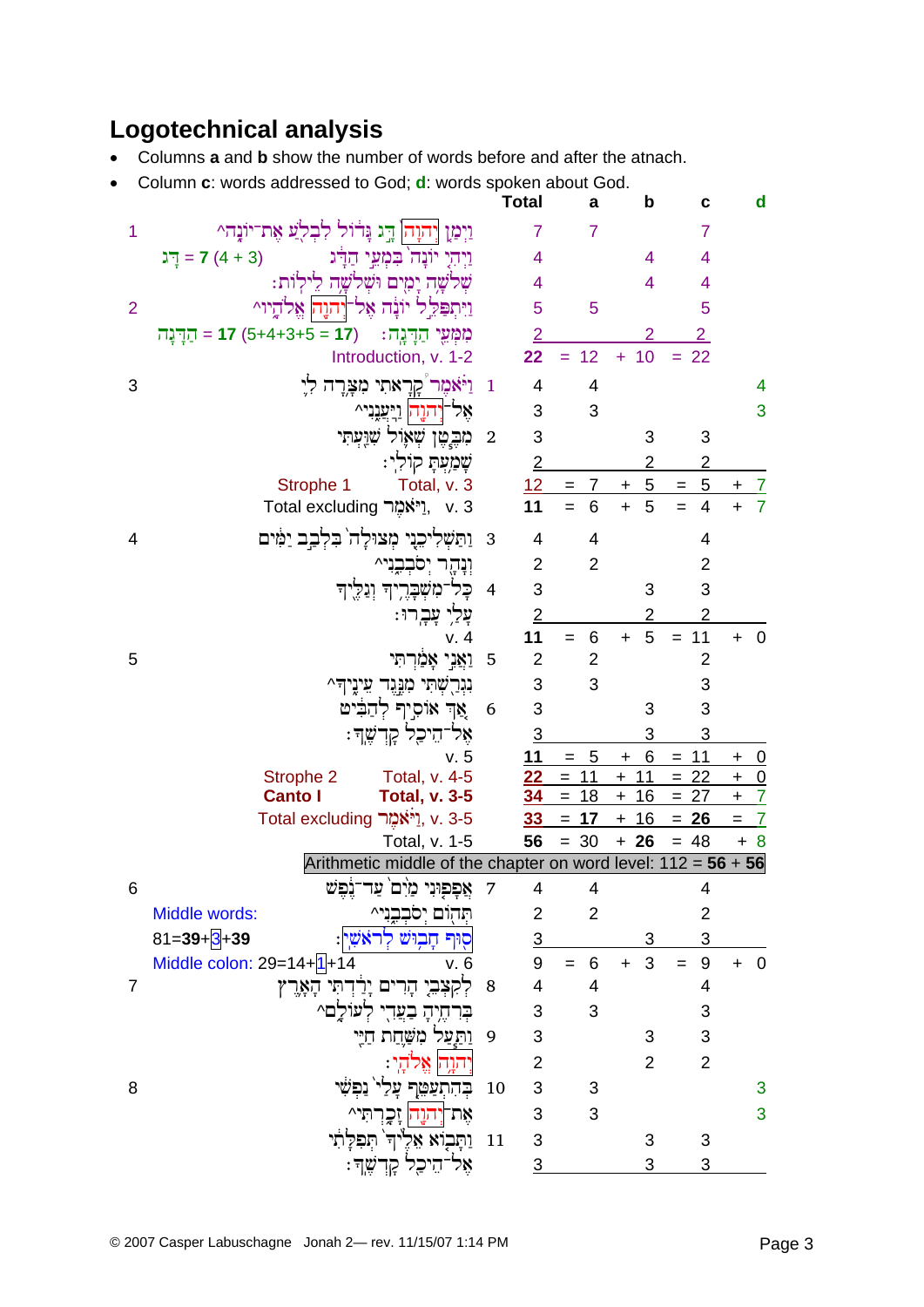|                                                   |                    | Strophe 3 Total, v. 6-8 |    | 33  | 19<br>$=$      | -14<br>$\div$ | -27<br>$=$     | -6              |
|---------------------------------------------------|--------------------|-------------------------|----|-----|----------------|---------------|----------------|-----------------|
| 9                                                 |                    | משמרים ה                | 12 | 3   | 3              |               | 3              |                 |
|                                                   |                    | חסדם יעזבו:             |    | 2   |                | 2             | $\overline{2}$ |                 |
| 10                                                |                    | ַבְקול תּודַה           | 13 | 3   | 3              |               | 3              |                 |
|                                                   |                    | אזבחה                   |    | 2   | $\overline{2}$ |               | $\overline{2}$ |                 |
|                                                   |                    | אַשֶּׁר נְדֻרְתִּי      | 14 | 3   | 3              |               | 3              |                 |
|                                                   | Coda<br>ō          | ישועתה<br>תנה:          |    |     |                |               |                | 2               |
|                                                   | Strophe 4          | Total, v. 9-10          |    | 15  |                |               | 13             | ÷               |
|                                                   | <b>Canto II</b>    | <b>Total, v. 6-10</b>   |    | 48  | -30<br>$=$     | 18<br>÷       | 40<br>$=$      | 8<br>$\ddot{}$  |
|                                                   | <b>Cantos I-II</b> | <b>Total, v. 3-10</b>   |    | 82  | -48<br>$=$     | $+34$         | 67<br>$=$      | $+ 15$          |
|                                                   |                    | Total, v. 1-10          |    | 104 | 60<br>$=$      | 44<br>$+$     | 89<br>$=$      | 15<br>$\ddot{}$ |
| 11                                                |                    | וַיִּאמִר               |    | 3   | 3              |               |                |                 |
|                                                   | Ð                  | וַיְּקֵא אֶת־יוֹנֶה אֶל |    | 5   |                | 5             |                |                 |
|                                                   |                    | Conclusion, v. 11       |    | 8   |                | 5<br>٠        |                |                 |
| Note the multiples of 7 in v. 1-11 Total, v. 6-11 |                    |                         |    | 56  | -33<br>$=$     | $+23$         |                |                 |
| Nineveh = $49(14+10+14+6+5)$                      |                    | Total, v. 1-11          |    | 112 | 63             | 49            |                |                 |

#### **Observations**

1. In terms of the 81 words in the Hebrew text, the arithmetic centre of the prayer is constituted by the 3 words in v. 6c, with 39 words on either side  $(81 = 39 + 3 + 39)$ .

יִרְאֹשִׁי Seaweed is wrapped about my head!

This vivid description of Jonah's state during his sinking to the bottom of the sea offers a most eloquent depiction of his near death situation, with his head already swathed in bandages as that of a corpse. Therefore, I regard these words as the consciously designed meaningful centre, containing the gist of the poem. Note the correspondence of the surrounding **39** words to the **39** words spoken by Yahweh in 4:10-11 and the **39** words spoken by Jonah in 4:2-4.

The arithmetic centre on word level coincides precisely with the middle colon in terms of the poetic structure, which undergirds its pivotal position. It is flanked by **14** cola on either side (29 = **14** + **1** + **14**). Note the conspicuous correspondence between the surrounding cola and the **14** verselines.

All this shows that the prayer is a meticulously designed poem embedded in a painstakingly composed story.

2. The divine name numbers appear in the following instances:

vs. 3-5 (Canto I) **34** (2 x **17**) words in total vs. 3-5, the prayer **33** words in total, with **17** before the *atnach*, and **26** addressed to God, with **7** spoken about him (Column **d**) vs. 3-10 (Cantos I-II) **34** (2 x **17**) words after the *atnach* vs. 1-10 **104** (4 x **26**) words in total.

3. A tally of the words in the speeches gives the following striking picture: Words spoken by Jonah in the prayer: **81**  Words spoken by him in the narrative: **81** (**29** in Chapter 1, and **52** [2 x **26**] in Chapters 3-4 [**5** in 3:4b, **39** in 4:2-4, **3** in 4:8b, and **5** in 4:9b]). The book contains altogether 73 words phrased as spoken by God:

| $1:2-3$     | 12 words                                                          |
|-------------|-------------------------------------------------------------------|
| 3:2         | 14 words, altogether 26 words                                     |
| 4:4         | 3 words (together 17 words)<br>$\rightarrow$ 34 (2 x 17) words    |
| 4:9         | 5 words, altogether 8 words $\cup$                                |
| $4:10 - 11$ | 39 words, corresponding to the 39 words spoken by Jonah in 4:2-4, |
|             |                                                                   |